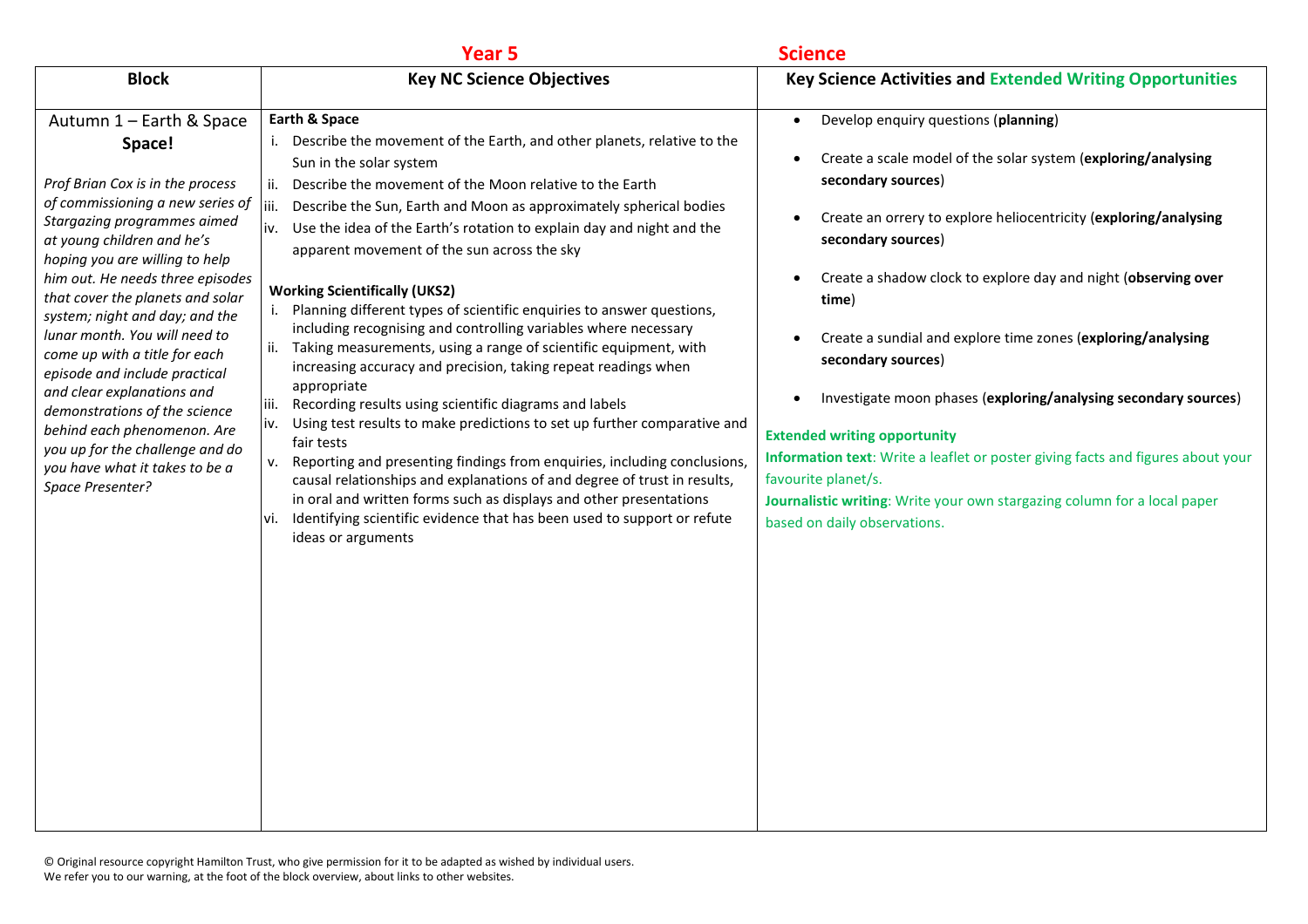| <b>Key NC Science Objectives</b><br><b>Key Science Activities and Extended Writing Opportunities</b><br><b>Block</b><br>Autumn 2 - Forces<br>Investigate parachutes and air resistance (problem solving/fair<br><b>Forces</b><br>$\bullet$<br>Explain that unsupported objects fall towards the Earth because of<br>j.<br>testing)<br>May the forces be with<br>the force of gravity acting between the Earth and the falling object<br>you<br>Identify the effects of air resistance, water resistance and friction,<br>ii.<br>Investigate and create levers (problem solving/fair testing)<br>$\bullet$<br>that act between moving surfaces<br>A rare and valuable meteorite<br>Recognise that some mechanisms, including levers, pulleys and<br>iii.<br>Investigate and create pulleys (problem solving/fair testing)<br>$\bullet$<br>has just landed on Earth and the<br>gears, allow a smaller force to have a greater effect<br><b>Natural History Museum is</b><br>Investigate gears (problem solving/fair testing) Investigate friction<br>$\bullet$<br>sending in a recovery team to<br><b>Working Scientifically (UKS2)</b><br>(problem solving/fair testing)<br>retrieve it. As the remote part of<br>Planning different types of scientific enquiries to answer<br>i.<br>this retrieval team you need to<br>questions, including recognising and controlling variables where<br>$\bullet$<br>overcome an array of challenges<br>necessary<br>that will require you to put your<br>Taking measurements, using a range of scientific equipment, with<br>ii.<br><b>Extended writing opportunity</b><br>knowledge and understanding of<br>increasing accuracy and precision, taking repeat readings when<br>Biography: Research key facts about Isaac Newton and write a brief<br>forces into action. May the<br>appropriate<br>biography for a science hall of fame.<br>forces be with you<br>Recording results using scientific diagrams and labels<br>iii.<br>Journalistic reports: Write an article, for a cycling magazine, based on your<br>Using test results to make predictions to set up further<br>iv.<br>investigation of bike gears and tell them the best gear combinations for<br>comparative and fair tests<br>Reporting and presenting findings from enquiries, including<br>v.<br>specific terrains.<br>conclusions, causal relationships and explanations of and degree<br>Explanation: Based on your scientific investigation, explain clearly to the<br>of trust in results, in oral and written forms such as displays and<br>recovery team leader which shape of boat is best for crossing safely across a<br>other presentations<br>water way and why, giving scientific reasons.<br>Identifying scientific evidence that has been used to support or<br>vi.<br>refute ideas or arguments | Year 5 | <b>Science</b>                                                        |
|---------------------------------------------------------------------------------------------------------------------------------------------------------------------------------------------------------------------------------------------------------------------------------------------------------------------------------------------------------------------------------------------------------------------------------------------------------------------------------------------------------------------------------------------------------------------------------------------------------------------------------------------------------------------------------------------------------------------------------------------------------------------------------------------------------------------------------------------------------------------------------------------------------------------------------------------------------------------------------------------------------------------------------------------------------------------------------------------------------------------------------------------------------------------------------------------------------------------------------------------------------------------------------------------------------------------------------------------------------------------------------------------------------------------------------------------------------------------------------------------------------------------------------------------------------------------------------------------------------------------------------------------------------------------------------------------------------------------------------------------------------------------------------------------------------------------------------------------------------------------------------------------------------------------------------------------------------------------------------------------------------------------------------------------------------------------------------------------------------------------------------------------------------------------------------------------------------------------------------------------------------------------------------------------------------------------------------------------------------------------------------------------------------------------------------------------------------------------------------------------------------------------------------------------------------------------------------------------------------------------------------------------------------------------------------------------------------------------------------------------------------------------------------------------------------------------------|--------|-----------------------------------------------------------------------|
|                                                                                                                                                                                                                                                                                                                                                                                                                                                                                                                                                                                                                                                                                                                                                                                                                                                                                                                                                                                                                                                                                                                                                                                                                                                                                                                                                                                                                                                                                                                                                                                                                                                                                                                                                                                                                                                                                                                                                                                                                                                                                                                                                                                                                                                                                                                                                                                                                                                                                                                                                                                                                                                                                                                                                                                                                           |        |                                                                       |
|                                                                                                                                                                                                                                                                                                                                                                                                                                                                                                                                                                                                                                                                                                                                                                                                                                                                                                                                                                                                                                                                                                                                                                                                                                                                                                                                                                                                                                                                                                                                                                                                                                                                                                                                                                                                                                                                                                                                                                                                                                                                                                                                                                                                                                                                                                                                                                                                                                                                                                                                                                                                                                                                                                                                                                                                                           |        | Investigate boats and water resistance (problem solving/fair testing) |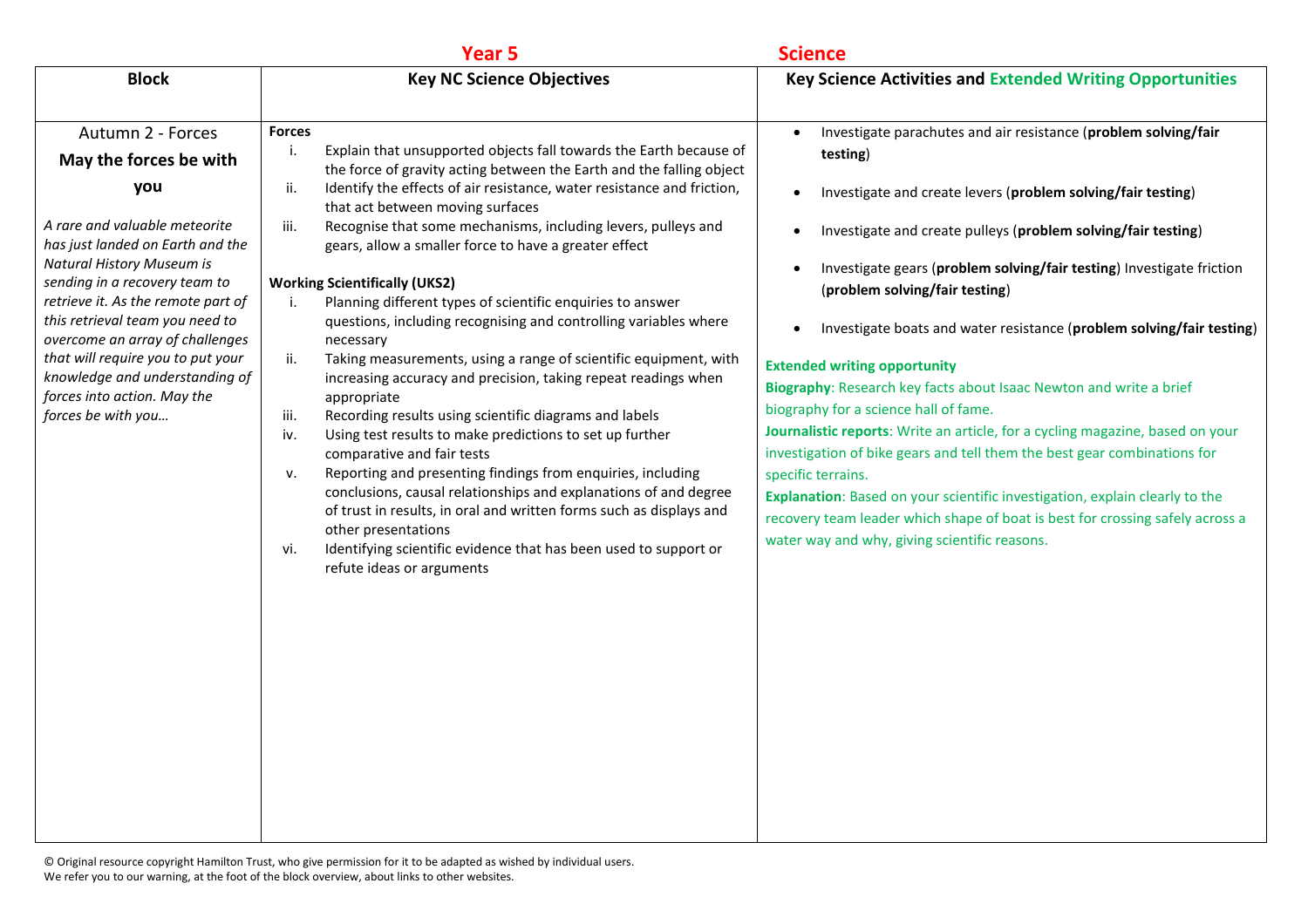|                                                                                                                                                                                                                                                                                                                                                                                                                                                                                                                                                                                                                               | <b>Year 5</b>                                                                                                                                                                                                                                                                                                                                                                                                                                                                                                                                                                                                                                                                                                                                                                                                                                                                                                                                                                                                                                                                                                                                                                                                                           | <b>Science</b>                                                                                                                                                                                                                                                                                                                                                                                                                                                                                                                                                                                                                                                                                                                                                                                                                                                                                                                                                                                                                |
|-------------------------------------------------------------------------------------------------------------------------------------------------------------------------------------------------------------------------------------------------------------------------------------------------------------------------------------------------------------------------------------------------------------------------------------------------------------------------------------------------------------------------------------------------------------------------------------------------------------------------------|-----------------------------------------------------------------------------------------------------------------------------------------------------------------------------------------------------------------------------------------------------------------------------------------------------------------------------------------------------------------------------------------------------------------------------------------------------------------------------------------------------------------------------------------------------------------------------------------------------------------------------------------------------------------------------------------------------------------------------------------------------------------------------------------------------------------------------------------------------------------------------------------------------------------------------------------------------------------------------------------------------------------------------------------------------------------------------------------------------------------------------------------------------------------------------------------------------------------------------------------|-------------------------------------------------------------------------------------------------------------------------------------------------------------------------------------------------------------------------------------------------------------------------------------------------------------------------------------------------------------------------------------------------------------------------------------------------------------------------------------------------------------------------------------------------------------------------------------------------------------------------------------------------------------------------------------------------------------------------------------------------------------------------------------------------------------------------------------------------------------------------------------------------------------------------------------------------------------------------------------------------------------------------------|
| <b>Block</b>                                                                                                                                                                                                                                                                                                                                                                                                                                                                                                                                                                                                                  | <b>Key NC Science Objectives</b>                                                                                                                                                                                                                                                                                                                                                                                                                                                                                                                                                                                                                                                                                                                                                                                                                                                                                                                                                                                                                                                                                                                                                                                                        | <b>Key Science Activities and Extended Writing Opportunities</b>                                                                                                                                                                                                                                                                                                                                                                                                                                                                                                                                                                                                                                                                                                                                                                                                                                                                                                                                                              |
| Spring 1 - Properties and<br>changes of materials<br><b>Music festival materials</b><br>The annual Spring Music Festival<br>launches in just over 2 months<br>and you have been selected to<br>form the 'materials committee'.<br>Do you know your thermal<br>insulators from your thermal<br>conductors? Can you find the<br>best materials for take-out bags<br>and drinks bottles? You will need<br>to carry out an impressive array<br>of tests to identify which<br>materials are up to the job for a<br>variety of festival needs. Roll<br>your festival sleeves up you're<br>going to need to get your hands<br>dirty! | Properties and changes of materials<br>i. Compare and group together everyday materials on the basis of their<br>properties, including their hardness, transparency, and conductivity<br>(electrical and thermal)<br>iv. Give reasons, based on evidence from comparative and fair tests, for<br>the particular uses of everyday materials, including metals, wood and<br>plastic<br><b>Working Scientifically (UKS2)</b><br>i. Planning different types of scientific enquiries to answer questions,<br>including recognising and controlling variables where necessary<br>ii. Taking measurements, using a range of scientific equipment, with<br>increasing accuracy and precision, taking repeat readings when<br>appropriate<br>iii. Recording results using scientific diagrams and labels<br>iv. Using test results to make predictions to set up further comparative<br>and fair tests<br>v. Reporting and presenting findings from enquiries, including<br>conclusions, causal relationships and explanations of and degree of<br>trust in results, in oral and written forms such as displays and other<br>presentations<br>vi. Identifying scientific evidence that has been used to support or refute<br>ideas or arguments | Investigate hard materials suitable for food prep (exploring)<br>$\bullet$<br>Investigate thermal insulating properties of materials to keep<br>refreshments hot or cold (exploring/fair testing). Investigate<br>possible food packaging materials (exploring/fair testing)<br>Investigate the absorbency of materials suitable for cleaning with<br>(exploring/fair testing)<br>Investigate electrical insulators/conductors for health and safety<br>purposes (exploring/pattern seeking/fair testing)<br>Investigate materials that combine soundproofing with comfort<br>(exploring/fair testing).<br><b>Extended writing opportunity</b><br>Recount: Write to stall holders and explain your investigation into the<br>insulating properties of a range of materials and make recommendations of<br>materials to store hot drinks and ice cream.<br>Non-chronological writing: Create and write a report that identifies the best<br>materials for ear defenders, based on your data and understanding of<br>materials. |
|                                                                                                                                                                                                                                                                                                                                                                                                                                                                                                                                                                                                                               |                                                                                                                                                                                                                                                                                                                                                                                                                                                                                                                                                                                                                                                                                                                                                                                                                                                                                                                                                                                                                                                                                                                                                                                                                                         |                                                                                                                                                                                                                                                                                                                                                                                                                                                                                                                                                                                                                                                                                                                                                                                                                                                                                                                                                                                                                               |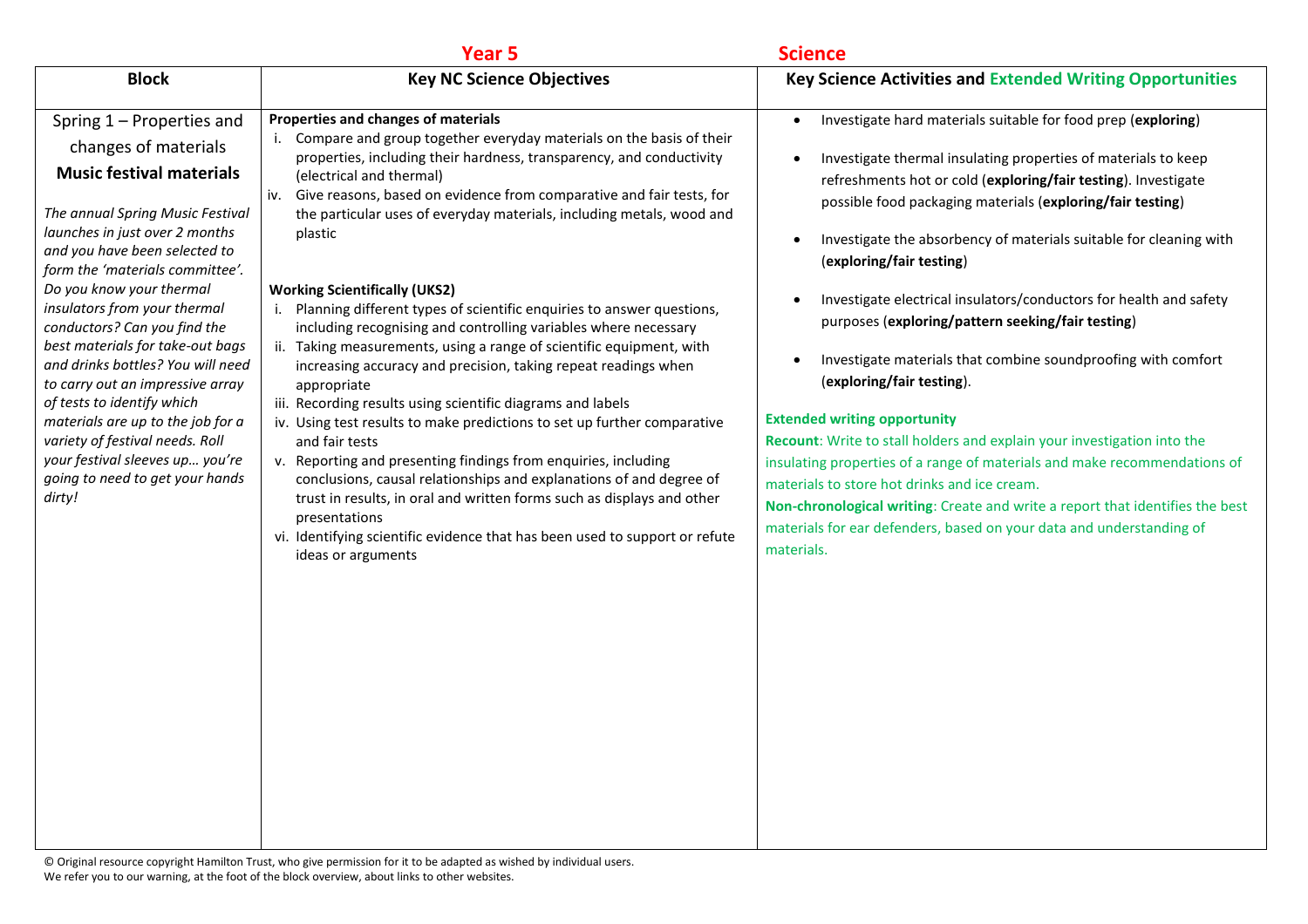|                                                                                                                                                                                                                                                                                                                                                                                                                                                                                                                                                                                                                             | Year <sub>5</sub>                                                                                                                                                                                                                                                                                                                                                                                                                                                                                                                                                                                                                                                                                                                                                                                                                                                                                                                                                                                                                                                                                                                                                                                                                                                                                                                                                                                                                                                                                                                                                                                                                                                                           | <b>Science</b>                                                                                                                                                                                                                                                                                                                                                                                                                                                                                                                                                                                                                                                                                                                                                                                                            |
|-----------------------------------------------------------------------------------------------------------------------------------------------------------------------------------------------------------------------------------------------------------------------------------------------------------------------------------------------------------------------------------------------------------------------------------------------------------------------------------------------------------------------------------------------------------------------------------------------------------------------------|---------------------------------------------------------------------------------------------------------------------------------------------------------------------------------------------------------------------------------------------------------------------------------------------------------------------------------------------------------------------------------------------------------------------------------------------------------------------------------------------------------------------------------------------------------------------------------------------------------------------------------------------------------------------------------------------------------------------------------------------------------------------------------------------------------------------------------------------------------------------------------------------------------------------------------------------------------------------------------------------------------------------------------------------------------------------------------------------------------------------------------------------------------------------------------------------------------------------------------------------------------------------------------------------------------------------------------------------------------------------------------------------------------------------------------------------------------------------------------------------------------------------------------------------------------------------------------------------------------------------------------------------------------------------------------------------|---------------------------------------------------------------------------------------------------------------------------------------------------------------------------------------------------------------------------------------------------------------------------------------------------------------------------------------------------------------------------------------------------------------------------------------------------------------------------------------------------------------------------------------------------------------------------------------------------------------------------------------------------------------------------------------------------------------------------------------------------------------------------------------------------------------------------|
| <b>Block</b>                                                                                                                                                                                                                                                                                                                                                                                                                                                                                                                                                                                                                | <b>Key NC Science Objectives</b>                                                                                                                                                                                                                                                                                                                                                                                                                                                                                                                                                                                                                                                                                                                                                                                                                                                                                                                                                                                                                                                                                                                                                                                                                                                                                                                                                                                                                                                                                                                                                                                                                                                            | <b>Key Science Activities and Extended Writing Opportunities</b>                                                                                                                                                                                                                                                                                                                                                                                                                                                                                                                                                                                                                                                                                                                                                          |
| Spring 2 - Properties and<br>changes of materials<br><b>Changing materials</b><br>education pack<br>The Science Museum wants to<br>expand its Science Kitchen<br>education resource to include<br>more exciting materials<br>investigations. You have been<br>selected to devise and write the<br>materials to be included. You<br>will need to carry out a range of<br>investigations into the changes<br>that occur to certain materials<br>when they are heated, cooled<br>and mixed with other materials<br>to ensure your content is<br>accurate and inspiring. Get your<br>lab coats on - it's going to get<br>messy! | Properties and changes of materials<br>Compare and group together everyday materials on the basis of their<br>ii.<br>properties, including their solubility and response to magnets<br>ii.<br>Know that some materials will dissolve in liquid to form a solution,<br>and describe how to recover a substance from a solution<br>Use knowledge of solids, liquids and gases to decide how mixtures<br>iii.<br>might be separated, including through filtering, sieving and<br>evaporating<br>Demonstrate that dissolving, mixing and changes of state are<br>v.<br>reversible changes<br>Explain that some changes result in the formation of new materials,<br>vi.<br>and that this kind of change is not usually reversible, including<br>changes associated with burning and the action of acid on bicarbonate<br>of soda<br><b>Working Scientifically (UKS2)</b><br>Planning different types of scientific enquiries to answer questions,<br>i.<br>including recognising and controlling variables where necessary<br>ii. Taking measurements, using a range of scientific equipment, with<br>increasing accuracy and precision, taking repeat readings when<br>appropriate<br>Recording results using scientific diagrams and labels<br>iii.<br>iv. Using test results to make predictions to set up further comparative<br>and fair tests<br>Reporting and presenting findings from enquiries, including<br>v.<br>conclusions, causal relationships and explanations of and degree of<br>trust in results, in oral and written forms such as displays and other<br>presentations<br>vi. Identifying scientific evidence that has been used to support or refute<br>ideas or arguments | Compare properties of solids, liquids and gases (exploring)<br>$\bullet$<br>Investigate mixing materials (exploring) Investigate separating<br>$\bullet$<br>materials (exploring)<br>Make new materials (exploring) Investigate irreversible changes<br>(exploring)<br>Present findings in the form of an education pack for the Science<br>$\bullet$<br>Museum (pattern seeking)<br><b>Extended writing opportunity</b><br>Information text: write a report of your methods and findings for the Science<br>Museum.<br>Biography: Research key information about some chemists who have<br>invented very useful new materials and write short biographies for a class hall<br>of fame.<br>Argument and debate: Take part in a balloon debate and argue why your<br>particular materials chemist should survive the trip. |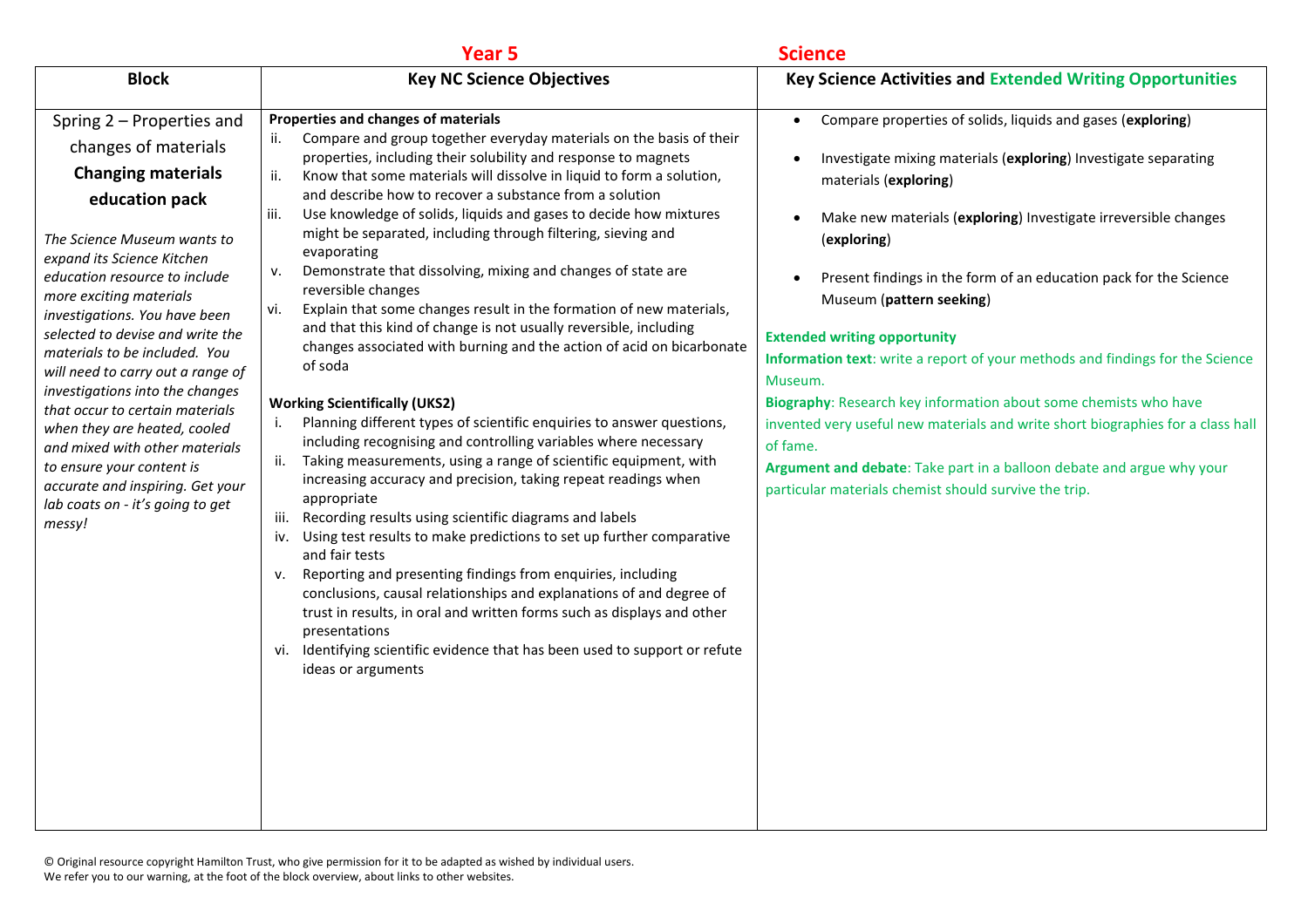|                                                                                                                                                                                                                                                                                                                                                                                                                                                                                                                                                                                                                                                                                                                             | Year <sub>5</sub>                                                                                                                                                                                                                                                                                                                                                                                                                                                                                                                                                                                                                                                                                                                                                                                                                                                                                                                                                                                                                                                          | <b>Science</b>                                                                                                                                                                                                                                                                                                                                                                                                                                                                                                                                                                                                                                                                                                                                                                                                                                                                                                                                   |
|-----------------------------------------------------------------------------------------------------------------------------------------------------------------------------------------------------------------------------------------------------------------------------------------------------------------------------------------------------------------------------------------------------------------------------------------------------------------------------------------------------------------------------------------------------------------------------------------------------------------------------------------------------------------------------------------------------------------------------|----------------------------------------------------------------------------------------------------------------------------------------------------------------------------------------------------------------------------------------------------------------------------------------------------------------------------------------------------------------------------------------------------------------------------------------------------------------------------------------------------------------------------------------------------------------------------------------------------------------------------------------------------------------------------------------------------------------------------------------------------------------------------------------------------------------------------------------------------------------------------------------------------------------------------------------------------------------------------------------------------------------------------------------------------------------------------|--------------------------------------------------------------------------------------------------------------------------------------------------------------------------------------------------------------------------------------------------------------------------------------------------------------------------------------------------------------------------------------------------------------------------------------------------------------------------------------------------------------------------------------------------------------------------------------------------------------------------------------------------------------------------------------------------------------------------------------------------------------------------------------------------------------------------------------------------------------------------------------------------------------------------------------------------|
| <b>Block</b>                                                                                                                                                                                                                                                                                                                                                                                                                                                                                                                                                                                                                                                                                                                | <b>Key NC Science Objectives</b>                                                                                                                                                                                                                                                                                                                                                                                                                                                                                                                                                                                                                                                                                                                                                                                                                                                                                                                                                                                                                                           | <b>Key Science Activities and Extended Writing Opportunities</b>                                                                                                                                                                                                                                                                                                                                                                                                                                                                                                                                                                                                                                                                                                                                                                                                                                                                                 |
| Summer 1 - Living Things<br>and their Habitats<br>The art of living<br>You have been commissioned to<br>create an inspirational and<br>informative collection of<br>scientific illustrations on the<br>theme of animal and plant life<br>cycles. Develop your mastery of<br>key art skills as you create<br>accurate and eye catching<br>illustrations that tell the life<br>cycle story of a range of nature's<br>wonders. Select your best work<br>to be entered into the<br>'Excellence in Scientific<br>Illustration' awards. Along the<br>way hone your skills as a natural<br>scientist and top off your work<br>with an audience with David<br>Attenborough, Jane Goodall and<br>their natural scientist colleagues. | Living things and their habitats<br>Describe the differences in the life cycles of a mammal, an amphibian,<br>an insect and a bird<br>Describe the life process of reproduction in some plants and animals<br>ii.<br><b>Working Scientifically (UKS2)</b><br>Planning different types of scientific enquiries to answer questions,<br>including recognising and controlling variables where necessary<br>Taking measurements, using a range of scientific equipment, with<br>ii.<br>increasing accuracy and precision, taking repeat readings when<br>appropriate<br>iii. Recording results using scientific diagrams and labels<br>iv. Using test results to make predictions to set up further comparative<br>and fair tests<br>Reporting and presenting findings from enquiries, including<br>v.<br>conclusions, causal relationships and explanations of and degree of<br>trust in results, in oral and written forms such as displays and other<br>presentations<br>vi. Identifying scientific evidence that has been used to support or refute<br>ideas or arguments | Observe and sketch insect and amphibian lifecycles for comparison<br>$\bullet$<br>(observing over time)<br>Research and sketch mammalian and bird life cycles for comparison<br>(analysing secondary sources)<br>Compare the lifecycles of mammals, amphibians, insects and birds<br>(pattern seeking)<br>Research reproduction in plants and animals (analysing secondary<br>$\bullet$<br>sources/pattern seeking). Create computer animations that explain<br>plant reproduction (analysing secondary sources)<br>Create computer animations that explain animal reproduction<br>(analysing secondary sources)<br><b>Extended writing opportunity</b><br>Chronological report: write up the life cycle of an insect, amphibian,<br>mammal, bird or plant for a class information book.<br>Biography: research a significant naturalist or animal behaviourist and create<br>a poster that showcases their life, achievements and significance. |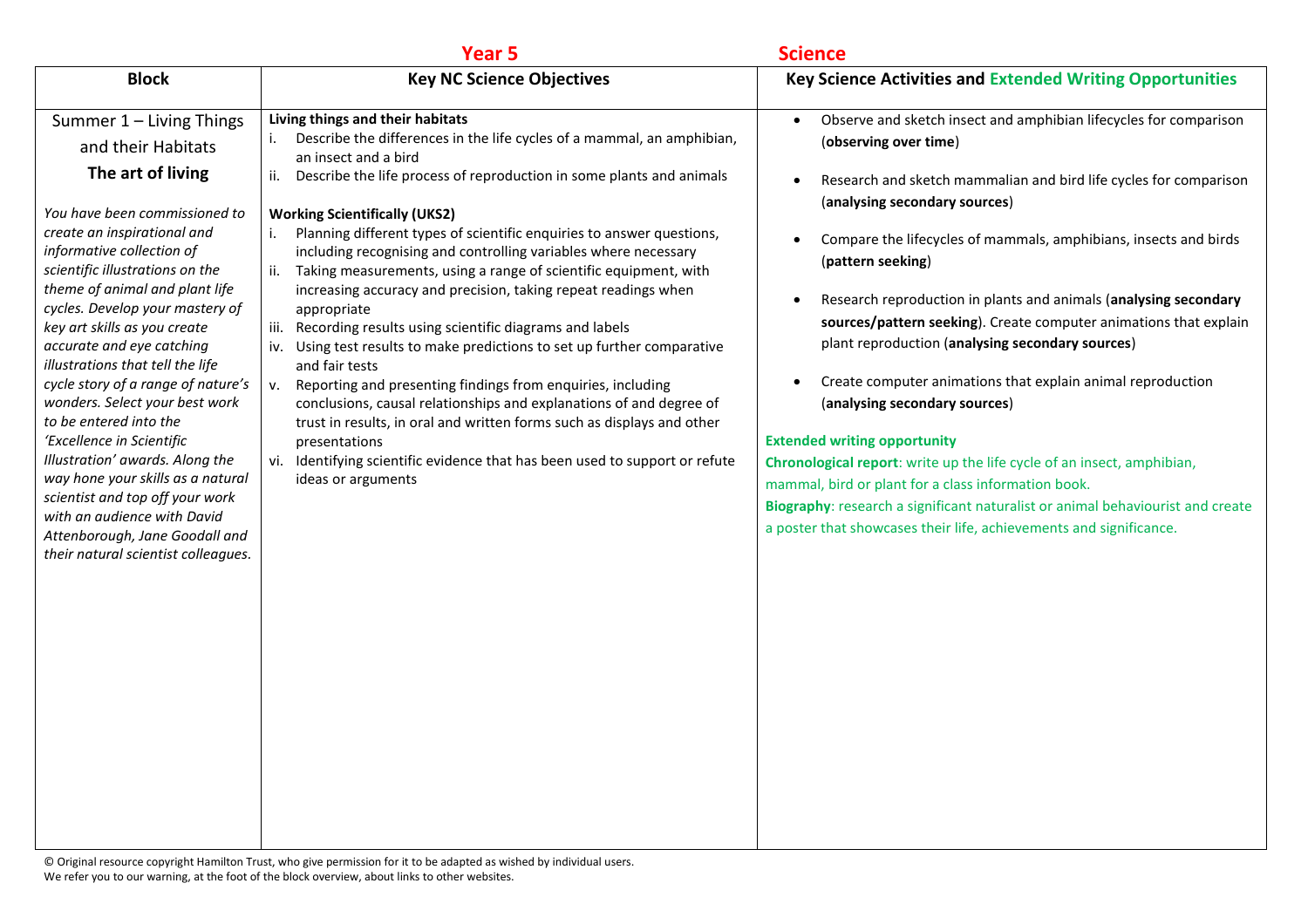|                                                                                                                                                                                                                                                                                                                                                                                                                                                                                                                                                                              | Year 5                                                                                                                                                                                                                                                                                                                                                                                                                                                                                                                                                                                                                                                                                                                                                                                                                                                                                                                                       | <b>Science</b>                                                                                                                                                                                                                                                                                                                                                                                                                                                                                                                                                                                                                                                                                                                          |
|------------------------------------------------------------------------------------------------------------------------------------------------------------------------------------------------------------------------------------------------------------------------------------------------------------------------------------------------------------------------------------------------------------------------------------------------------------------------------------------------------------------------------------------------------------------------------|----------------------------------------------------------------------------------------------------------------------------------------------------------------------------------------------------------------------------------------------------------------------------------------------------------------------------------------------------------------------------------------------------------------------------------------------------------------------------------------------------------------------------------------------------------------------------------------------------------------------------------------------------------------------------------------------------------------------------------------------------------------------------------------------------------------------------------------------------------------------------------------------------------------------------------------------|-----------------------------------------------------------------------------------------------------------------------------------------------------------------------------------------------------------------------------------------------------------------------------------------------------------------------------------------------------------------------------------------------------------------------------------------------------------------------------------------------------------------------------------------------------------------------------------------------------------------------------------------------------------------------------------------------------------------------------------------|
| <b>Block</b>                                                                                                                                                                                                                                                                                                                                                                                                                                                                                                                                                                 | <b>Key NC Science Objectives</b>                                                                                                                                                                                                                                                                                                                                                                                                                                                                                                                                                                                                                                                                                                                                                                                                                                                                                                             | <b>Key Science Activities and Extended Writing Opportunities</b>                                                                                                                                                                                                                                                                                                                                                                                                                                                                                                                                                                                                                                                                        |
| Summer 2 - Animals<br>(including humans)<br><b>Life Explorers</b><br>One of the big publishing houses<br>in the UK has approached you to<br>write a children's non-fiction<br>book about the human lifecycle.<br>Can you research and collate<br>information on growth,<br>development, puberty and old<br>age, and present it in a sensitive<br>and logical way that is suited to<br>children aged 8-12? Are you up<br>for the challenge of creating a<br>visually appealing and<br>marketable book that will fly of<br>the shelves? You have 6 weeks<br>until the deadline | Animals (including humans)<br>Describe the changes as humans develop to old age<br><b>Working Scientifically (UKS2)</b><br>Planning different types of scientific enquiries to answer questions,<br>including recognising and controlling variables where necessary<br>Taking measurements, using a range of scientific equipment, with<br>increasing accuracy and precision, taking repeat readings when<br>appropriate<br>Recording results using scientific diagrams and labels<br>iii.<br>Using test results to make predictions to set up further comparative<br>iv.<br>and fair tests<br>Reporting and presenting findings from enquiries, including<br>$V_{\cdot}$<br>conclusions, causal relationships and explanations of and degree of<br>trust in results, in oral and written forms such as displays and other<br>presentations<br>Identifying scientific evidence that has been used to support or refute<br>ideas or arguments | Create a human timeline (analysing secondary sources)<br>Create a human growth quiz (analysing secondary sources/pattern<br>seeking)<br>Research and create an infographic on baby growth (analysing<br>secondary sources)<br>Compare 'red books' and predict growth patterns (pattern<br>seeking/observing over time)<br>Create gestation period graphs for a range of animals (analysing<br>secondary sources)<br>Explain gestation through graphic novel style (analysing secondary<br>sources)<br><b>Extended writing opportunities</b><br>Non-fiction various: write sections for their non-fiction book on the human<br>lifecycle e.g. 'things to expect in old age', 'key physical and emotional changes<br>during puberty' etc. |